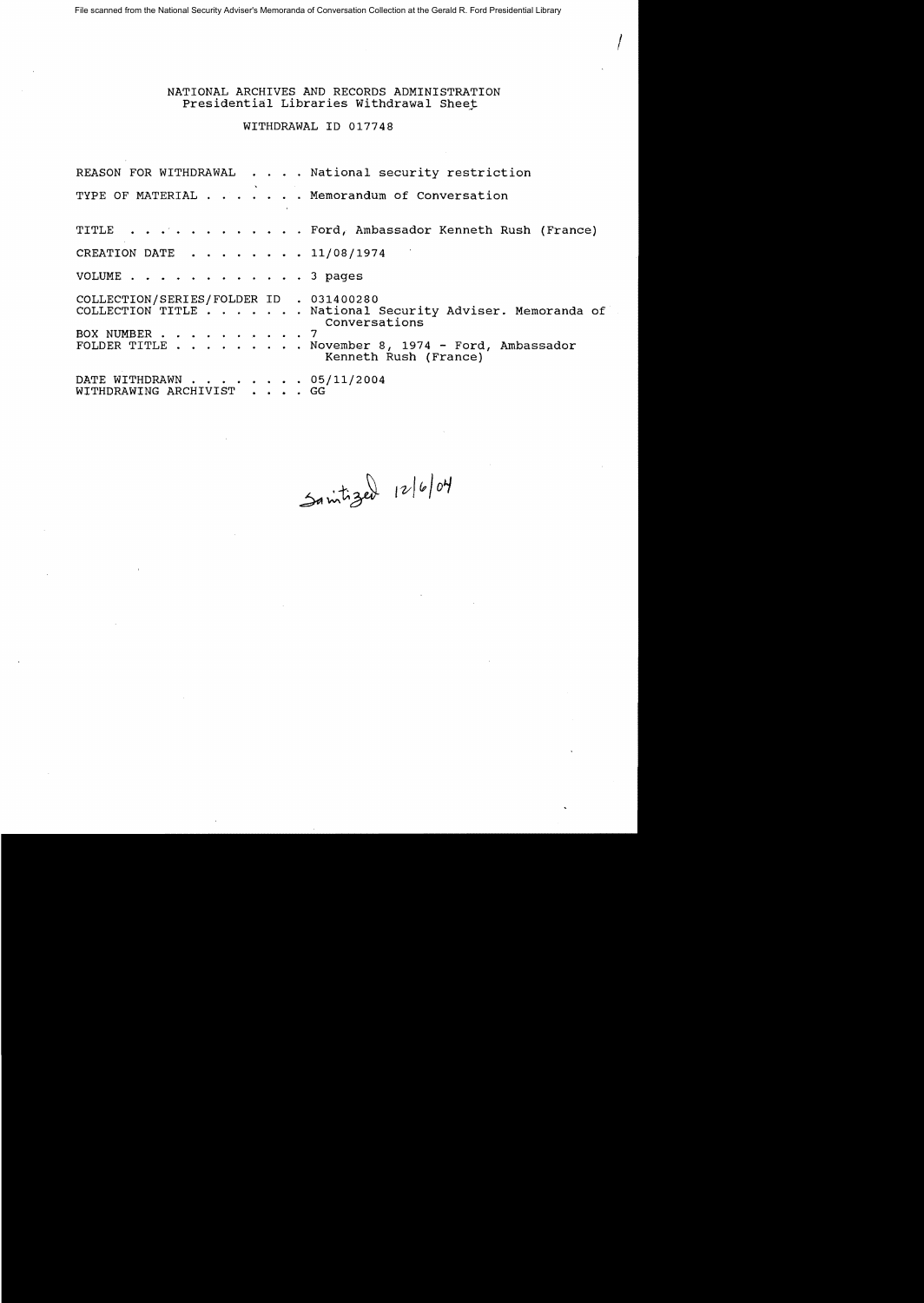~ Walde 2004/12/00 : NLF-MUC-7-1-1-8

MEMORANDUM

THE WHITE HOUSE

WASHINGTON

SECRET/XGDS

DECLASSIFIED, with position AUTHORITY LACENCER 12/4/04; ALL VI<br>BY LACENCER NLF, DATE 4/13/07

V

MEMORANDUM OF CONVERSATION

PARTICIPANTS:

President Gerald R. Ford Ambassador Kenneth Rush, U. S. Ambassador to France Lt. General Brent Scowcroft, Deputy Assistant to the President for National Security Affair s

DATE AND TIME:

Frida y, Novcxnber 8, 1974 12:45 p. m.

PLACE:

The Oval Office The White House

[The press is admitted for photographs.]

Ambas sador Rush: I am studying French four hours a day. I am not talking with college professors.

The President: Don't get taken in.

[The press leaves.]

Ambassador Rush: I have had heavy briefings. Some of them are posthole types.

The President: I think State has taken too many people over the years from Harvard, Yale and Princeton. They spend too much time overseas, and in this country they don't get out of Washington. '

Ambassador Rush: Some of them become expatriates. The myopic view of Washington is terrible -- it's due to the Washington Post.

The President: Are you going to Martinique?

Ambassador Rush: Yes.

 $- \times 525^{(3)}$ **SSINGER** Presidential Library Review of NSC and POSS Equities is Required CLASSIFIED BY:

**SECRET/XGDS** 

Approved For Release 2004/12/06: NLF-MOC-7-1-1-B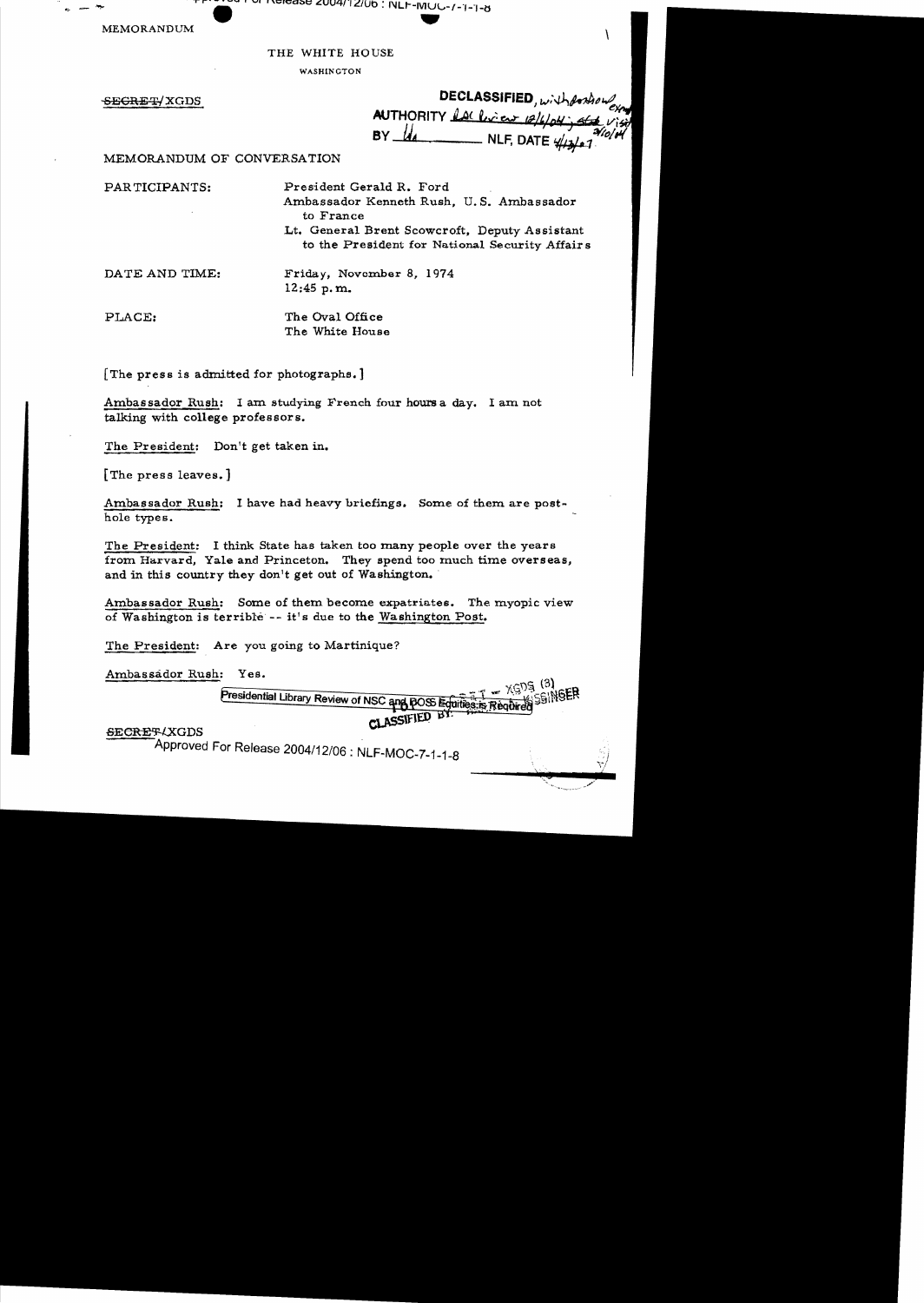Approved For Release 2004/12/06 : NLF-MOC-7-1-1-6

### S<del>ECRET/</del>XGDS 2

The President: Do you know Giscard?

Ambassador Rush: No. But I know Sauvagnargues well. He is a technician. Giscard has three problems:

- $(1)$  Women -- he is indiscreet  $\vert$
- (2) He is lazy.
- (3) He is surrounded by technicians and weak men.

As you know. part of President Nixon's problem was the men around him.

The President: I have read he is an expert on financial matters.

Ambassador Rush: That is true. There is no reason to think he has any particular foreign policy. We don't know, but maybe he is following Pompidou but without the Ameri can rancor.

The President: But that announcement of a producer-consumer conference under cut us. We don't like it and we ought to let them know it.

Also, on occasion they try to get Europe together organized against us. We can't tolerate Europe unified against us and they should know it.

Ambassador Rush: I agree. They are not so much anti-American as pro-French. They are jealous of Great Britain and resentful of German dependence on the United States. But they do want our military support in Europe. They blame us for their ills. They say the economic problems result from the energy crisis which they say is our fault and we are trying to weaken them to reimpose our control.

The French economy is strong. We think of Germany as being strong but France is also. The devaluation has helped them greatly and the economy is growing at a satisfactory rate.

They don't seem too worried about oil. They are paying \$8 billion more though . . .

The President: They are more dependent than us. They like to deal bilaterally with the Arabs.

Ambassador Rush: They sold Mirages to Egypt and Libya and earlier to Israel.

SBGRET/X(Approved For Release 2004/12/06: NLF-MOC-7-1-1-8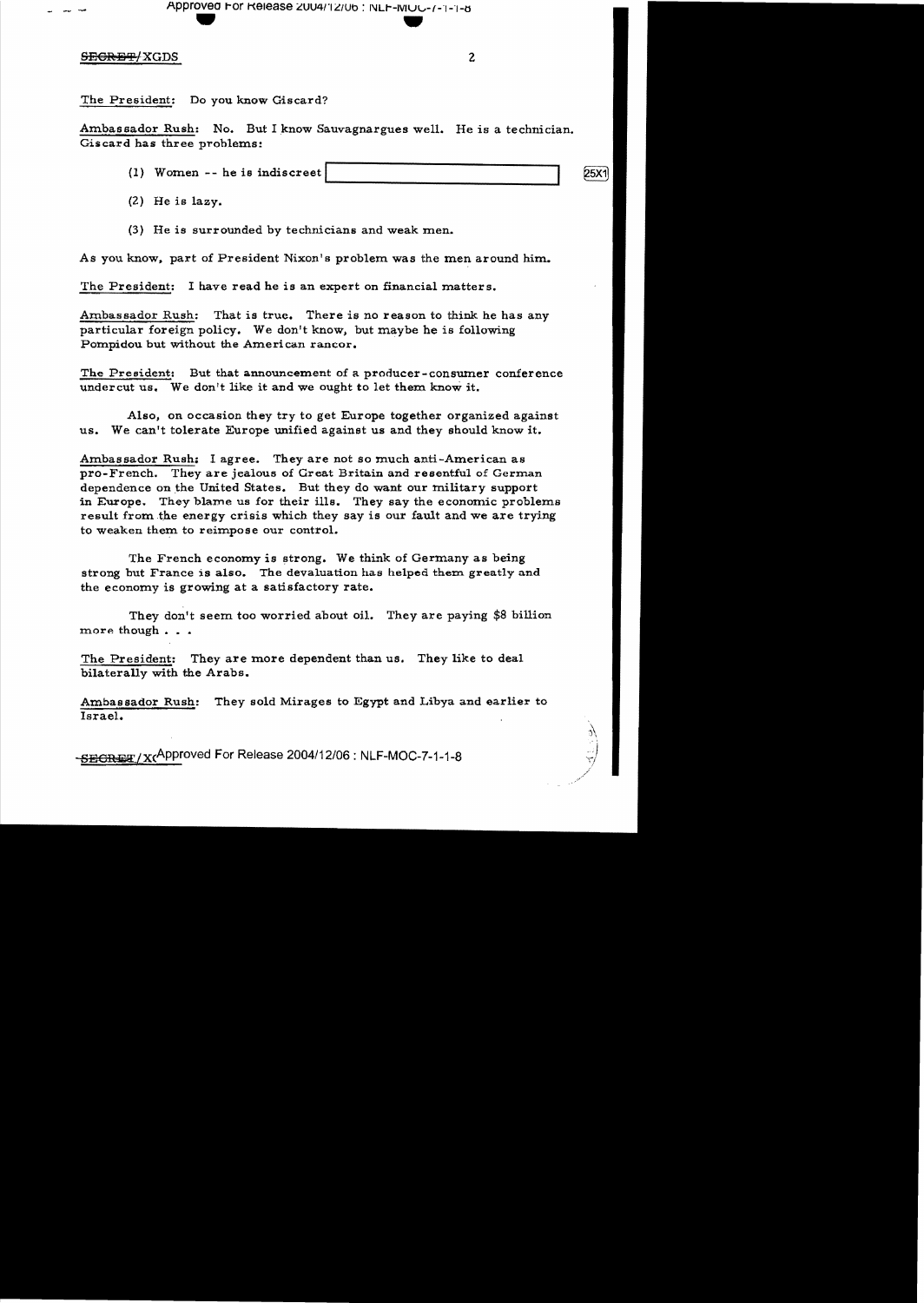#### SEGRET/XGDS

The President: I know you will do a great job and we'll see you in December.

Ambassador Rush: This is a job I really want: I didn't like DOD -- I did it for Nixon -- I liked State, but this is what I really want.

The President: You'll do a great job. We'll make out all right if the Congress will help us.

# SEGRET/XGDS